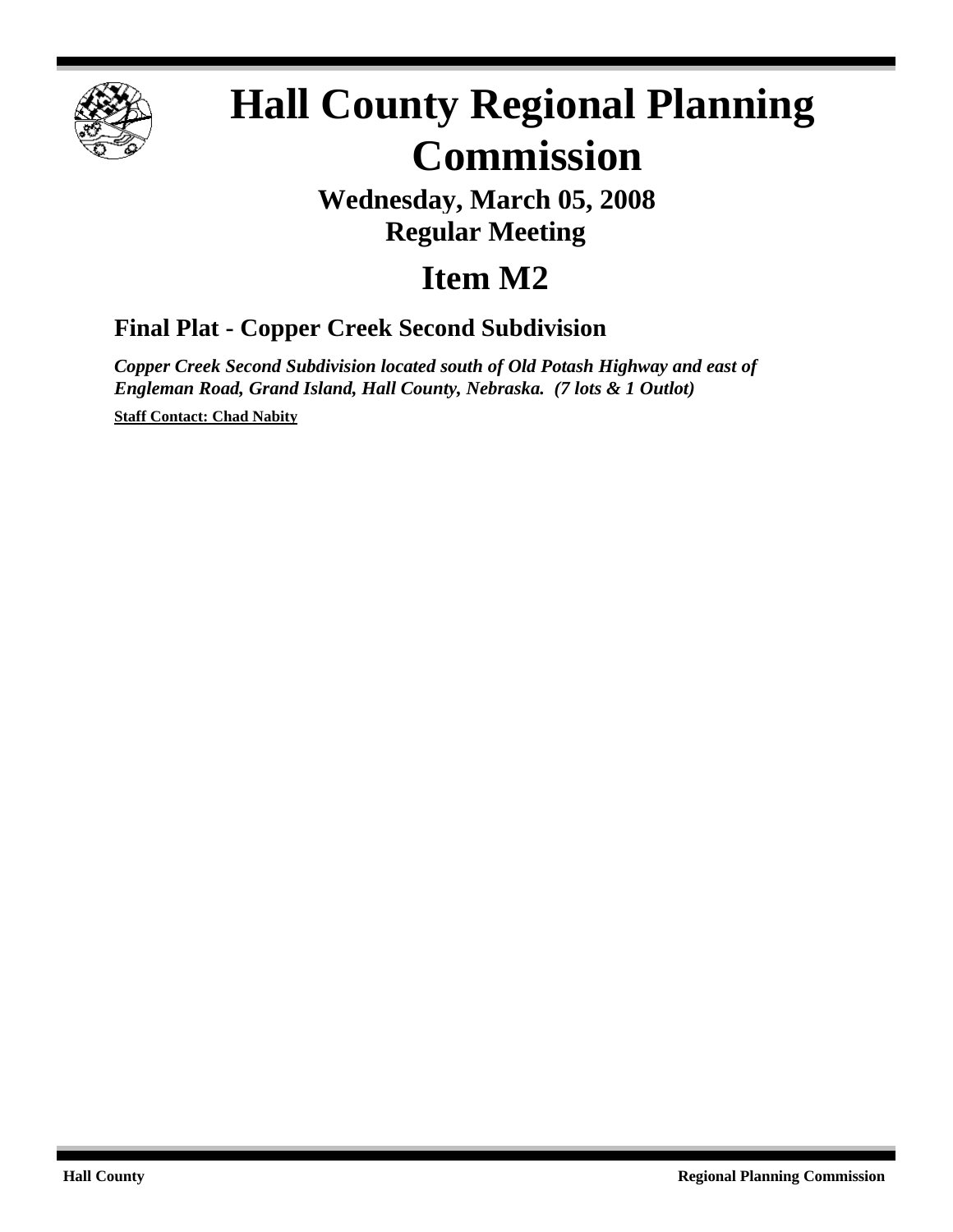February 21, 2008

Dear Members of the Board:

#### **RE: Final Plat – Copper Creek Estates Second Subdivision.**

For reasons of Section 19-923 Revised Statues of Nebraska, as amended, there is herewith submitted a final plat of Copper Creek Estates Second Subdivision, located south of Old Potash Highway and east of Engleman Road, Grand Island, Hall County, Nebraska.

This final plat proposes to create 7 lots and 1 outlot on a tract of land comprising all of Lots One (1), Two (2), Three (3), Four (4), Five (5), Six (6), Seven (7) and Outlot "A", in Copper Creek Estates Subdivision and a part of the East Half of the Northwest Quarter (E1/2NW1/4) of Section Twenty Three (23), Township Eleven (11) North, Range Ten (10) West of the 6<sup>th</sup> P.M., in the City of Grand Island, Hall County, Nebraska. This land consists of approximately 1.167 acres.

You are hereby notified that the Regional Planning Commission will consider this final plat at the next meeting that will be held at 6:00 p.m. on March 5, 2008 in the Council Chambers located in Grand Island's City Hall.

Sincerely,

Chad Nabity, AICP Planning Director

cc: City Clerk City Attorney Director of Public Works Director of Utilities Director of Building Inspections Manager of Postal Operations Rockwell And Associates

This letter was sent to the following School Districts 1R, 2, 3, 8, 12, 16, 19, 82, 83, 100, 126.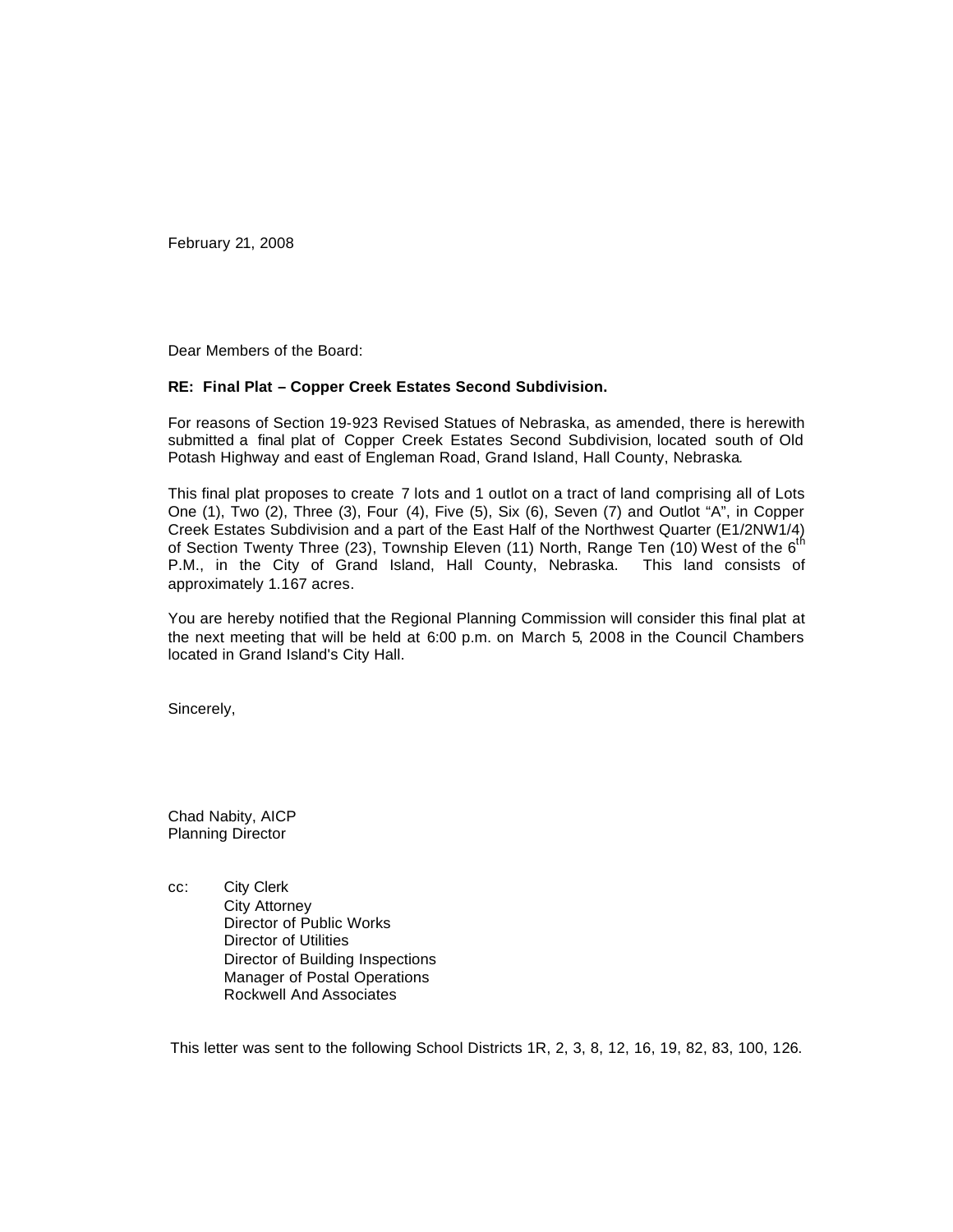